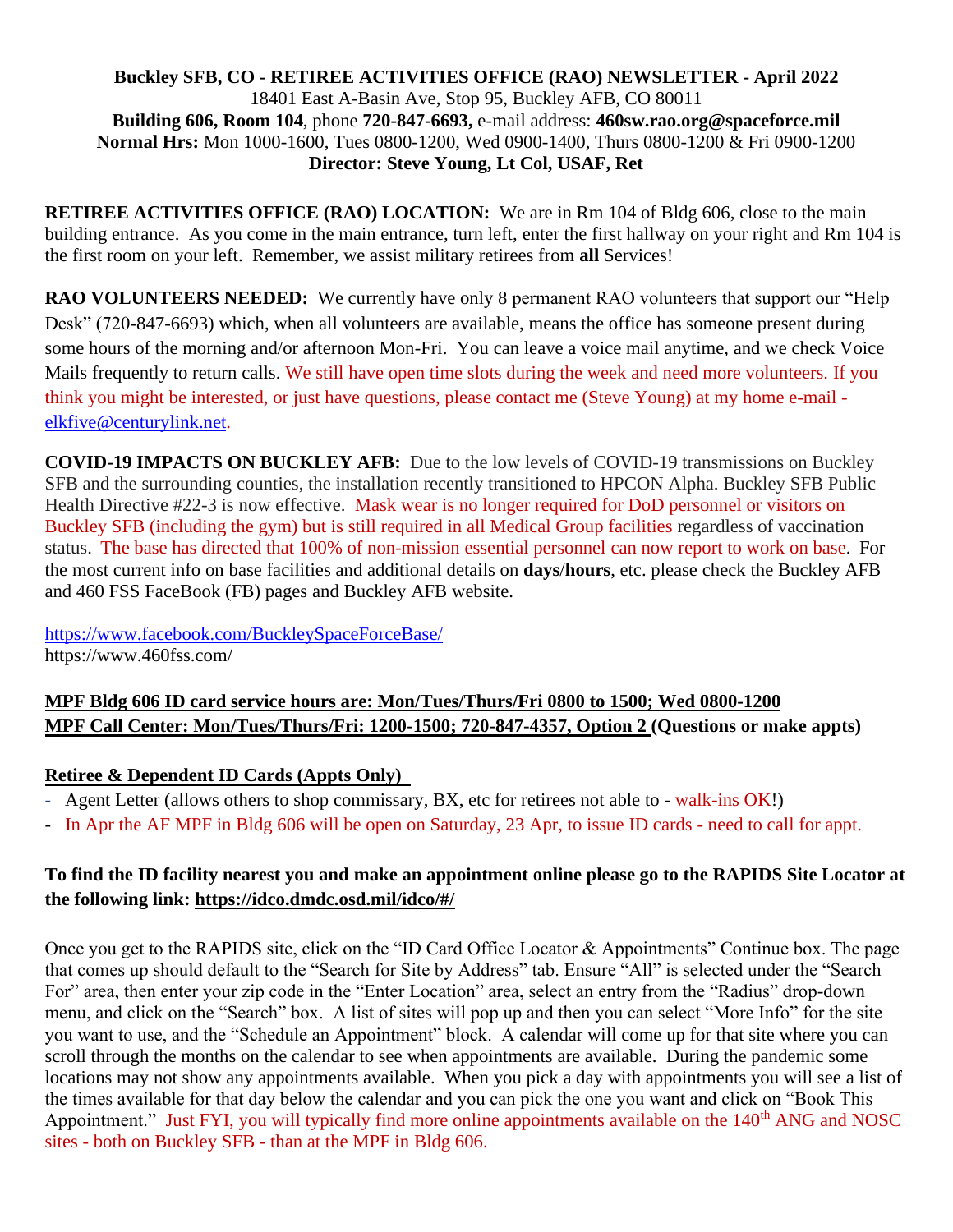**OBSERVANCES IN APRIL:** 5 - Gold Star Spouses Day; 9 - National Former POW Recognition Day; 14 - AF Reserve birthday; 15 - Purple Up! Day; 23 - Army Reserve birthday; 30 - National Military Brats Day.

**FINANCIAL PLANNING:** Most people can benefit from professional financial advice, whether they are just starting out or are getting ready to draw on their retirement savings and want information on how to minimize tax impacts. If you have been thinking about using the services of a financial advisor, the first step is to find and vet an adviser who is appropriate for your needs. When I went through this process the first thing I looked for was an adviser who adheres to a fiduciary standard, which means they are legally bound to act in your best interests and **must** put your interests before their own. This type of adviser is normally fee-only - you pay them either via a set fee or a fee that's calculated as a percentage of your assets they manage.

While some companies may offer a "free" adviser, they are often more interested in sales than anything else, because they likely receive a commission. They may be following a **suitability** standard rather than a fiduciary standard, meaning that they are only obligated to make sure investments are **appropriate** for you, not that those investments are **your** best options.

There are many sites you can use to search for a financial advisor, below are just a few examples:

- [National Association of Personal Financial Advisors](https://www.napfa.org/)
- [Garrett Planning Network](http://www.garrettplanning.com/)
- [Military Financial Advisors Association](http://militaryfinancialadvisors.org/)
- [XY Planning Network](https://www.xyplanningnetwork.com/)

Of course, you can also ask friends, family, and colleagues for their recommendations, but you should still do your own vetting to ensure anyone recommended meets **your** needs and standards.

Examples of some questions you might want to ask when looking for an advisor include:

- What is your fee structure?
- Are you a fiduciary?
- What are your credentials?
- How will our relationship work? You will want to know how often you'll meet, and whether your potential adviser will be available via email or phone if you have questions.
- What is your investment philosophy? Your potential financial planner should be able to explain their style of investing, and it should mesh with your goals and your risk comfort level.

 Related to financial planning, some people decide to set up a trust for their assets. Trusts are established to provide legal protection for your assets, make sure those assets are distributed according to your wishes, reduce paperwork (probate for example) and, in some cases, avoid or reduce inheritance or estate taxes.

**TRICARE QUALIFYING LIFE EVENTS (QLEs):** When life changes for TRICARE beneficiaries, their health plan options may also change. These types of changes are called TRICARE Qualifying Life Events, or QLEs. A QLE may allow families to enroll in or change their health plan coverage outside the normal open enrollment season. A [tookit](http://www.health.mil/qletoolkit) is now available with QLE information and resources, including graphics, screensavers, Q&As, TRICARE 101, a video, and more. These tools can help answer many questions you might have about QLEs, from what they are to what actions need to be taken. Here is a link to the Toolkit on the Military Health System website: [Qualifying Life Events Toolkit | Health.mil](https://www.health.mil/Military-Health-Topics/MHS-Toolkits/QLE-Toolkit)

**NAVY SHIFT COLORS:** The Fall-Winter 2021 issue of Shift Colors can be found at the link below. This document is the Navy version of the Air Force "Afterburner" and has lots of great articles, website links, phone numbers, etc. [Shift Colors \(navy.mil\)](https://www.mynavyhr.navy.mil/Media-Center/Publications/Shift-Colors/) Links to all the Service newsletters are on the Buckley SFB RAO website.

**ARMY ECHOES:** The Feb-Apr 2022 issue of Army Echoes can be found at the link below. This document is the Army version of the Air Force "Afterburner" and has lots of great articles, website links, phone numbers, etc.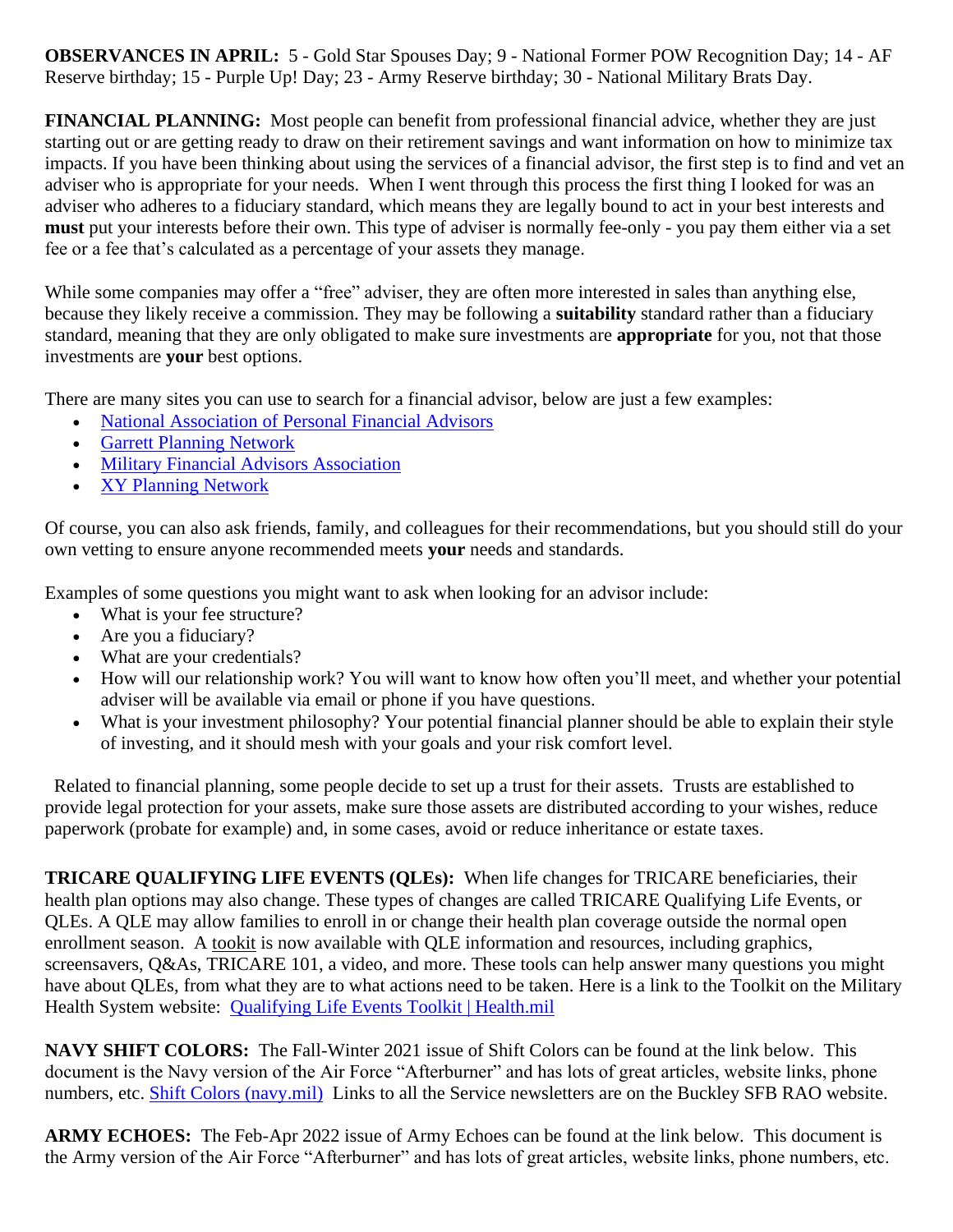[US Army | Soldier For Life](https://soldierforlife.army.mil/Retirement/army-echoes) Links to all the Service newsletters are on the Buckley SFB RAO website.

**SECONDARY DEPENDENTS OF RETIREES:** If you're providing financial support to a parent, parent-inlaw, or someone who has acted as your parent (the term for this is "in loco parentis"), it makes sense to figure out what types of benefits can help you with that responsibility. **For active duty and military retiree families**, it is possible to have your parent/parent-in-law and others declared a [secondary dependent,](https://www.dfas.mil/militarymembers/secondarydependency/sdc/) which grants them some of the privileges of being a military dependent.

 In order to successfully apply for secondary dependency, you must be able to prove that you provide over onehalf of the applicant's monthly living expenses, and that their income is less than one-half of their monthly living expenses. Application is made through DFAS (Army and Air Force) or through your branch's Secondary Dependency office (Coast Guard, Marine Corps, and Navy.) You'll have to submit a DD Form 137-3 (forms and instructions are available [at this link\)](https://www.dfas.mil/militarymembers/SecondaryDependency/secondarydependency_Army/claims_packages_Army/) and supporting paperwork to substantiate the dependency. (The Coast Guard form is CG-1758.) A Fm 1172 will also be required for some.

 If dependency is awarded, your parent/parent-in-law will be eligible for a Uniformed Services ID card, use of military pharmacy, may obtain primary medical care at a military treatment facility on a space-available basis under the TRICARE Plus program, be eligible for Tricare for Life, etc. You will likely have to reaffirm your parent dependency periodically. To get an ID card and establish eligibility in Defense Enrollment Eligibility Reporting System (DEERS) for the secondary dependent you will need: completed Fm 1172, DFAS letter of approval, Service member birth certificate and valid photo ID and photo ID and Social Security card of the parent/parent-in-law. *We recommend you call the ID card office you plan to use to confirm required documentation prior to your appointment.*

 You can also seek dependent status for a minor child for whom you have legal custody or guardianship. You must submit the child's birth certificate, DD Forms 137-7 and 1172, and the original or certified copies of the guardianship or other relevant court documents to DFAS.

 The secondary dependency process requires a significant amount of paperwork, but it can help with some of the challenges of supporting a parent. For additional information and points of contact, you may visit the following DFAS websites or call 888-332-7411:

<https://www.dfas.mil/militarymembers/SecondaryDependency/SDC/>

[Defense Finance and Accounting Service > MilitaryMembers > SecondaryDependency >](https://www.dfas.mil/militarymembers/SecondaryDependency/secondarydependency_Army/)  [secondarydependency\\_Army \(dfas.mil\)](https://www.dfas.mil/militarymembers/SecondaryDependency/secondarydependency_Army/)

For establishing Tricare eligibility in DEERS see: [Required Documents | TRICARE](https://www.tricare.mil/Plans/Eligibility/DEERS/RequiredDocuments)

**PRE-NEED DETERMINATION OF ELIGIBILITY FOR BURIAL IN A VA CEMETERY:** You can apply to find out in advance if you can be buried in a VA national cemetery. This is called a pre-need determination of eligibility and it can help make the burial planning process easier for your family members in their time of need. To be eligible, one of the following must describe you:

- A Veteran who didn't receive a dishonorable discharge when you separated from the military, **or**
- The spouse or dependent child of a service member or Veteran, even if the service member or Veteran has already passed away, **or**
- In some cases, the adult dependent child of a service member or Veteran (if you aren't married)

The VA bases their decision of whether or not you qualify for burial in a VA national cemetery on your service history, or the service history of the Veteran or service member who's sponsoring your application for burial as a spouse, surviving spouse, or unmarried adult child.

 The application process describe here is only for VA national cemeteries. If you'd like to be buried in a state or tribal Veterans cemetery, contact that specific cemetery ahead of time to find out about their pre-need program. Some state Veterans cemeteries require that you live in that state or have other rules around eligibility. You can apply for a pre-need determination of eligibility from VA and also from a state or tribal Veterans cemetery.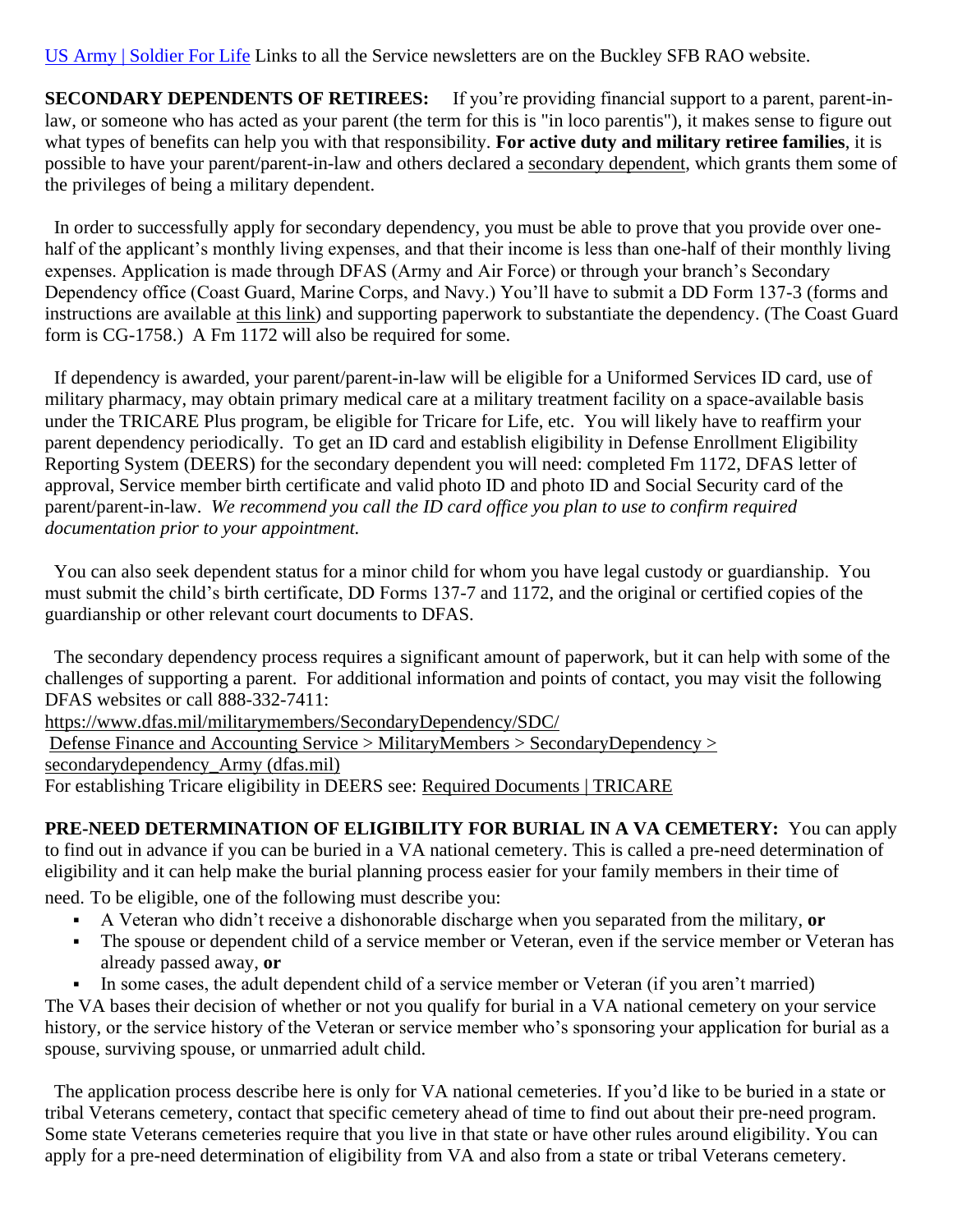This application also doesn't apply to Arlington National Cemetery or the United States Soldiers and Airmen's Home National Cemetery. If you'd like to be buried in either of these Department of the Army cemeteries, please call [877-907-8585,](tel:+18779078585) Monday through Friday, 0800 to 1730. ET, and Saturday, 0900 to 1300 ET. Getting a pre-need determination of eligibility doesn't guarantee you'll be buried in a **specific** VA national cemetery as reservations aren't taken at **any** VA national cemetery. However, you can specify where you prefer to be buried so the VA can try to help fulfill your final wishes.

To apply, you'll need your (or your sponsor's):

- Social Security number
- Date and place of birth
- Military status and service history (like service dates, discharge character, and rank, commonly found on the DD214 or other separation documents)
- **•** Discharge papers (DD214 or other separation documents)

If you don't have all the required documentation, you can still apply and the VA may be able to assist in locating the missing documents. If both you and your spouse are applying you both need to complete an application. If you're applying as a spouse, surviving spouse, or unmarried adult child, you'll also need your personal information, including your Social Security number. If you're applying on behalf of someone else, you'll also need supporting documents showing you have the authority to apply for that person. You'll need to fill out one of these forms: VA Form 21-22 or VA Form 21-22a.

To apply, fill out an Application for Pre-need Determination of Eligibility for Burial in a VA National Cemetery (VA Form 40-10007). If you need help filling out the form, you can call the VA toll-free hotline at [800-535-1117](tel:+18005351117) or contact a Veterans Service Officer (VSO). You can find a nearby VSO using the following link: [Veteran](https://nvf.org/veteran-service-officers/)  Service Officers - [List of Where to Find Help \(nvf.org\)](https://nvf.org/veteran-service-officers/)

**MILITARY RETIREES CAN RENEW U.S. PASSPORTS ONLINE:** The State Department has announced that active-duty, reserve and retired service members, and DoD civilians and contractors and their families can now renew their U.S. passports online. An online portal, available 23 Dec 21, will enable customers to renew their passports from the convenience of their homes 24/7 without having to go to a post office to mail their application and supporting documents. See the following link for more information: [You Can Now Renew Your Passport](https://www.military.com/daily-news/2021/12/22/you-can-now-renew-your-passport-online.html)  [Online | Military.com](https://www.military.com/daily-news/2021/12/22/you-can-now-renew-your-passport-online.html)

**BURN PIT BILL AIMS TO EXPAND VA ACCESS FOR POST-9/11 VETERANS:** The bipartisan Health Care for Burn Pit Veterans Act, passed by the Senate Committee on Veterans' Affairs (SVAC) on 2 Feb, would expand VA eligibility to about 1 million Post-9/11 combat veterans, with the goal of improving access to treatment for conditions stemming from toxic exposure. The bill would open VA health care eligibility for these veterans from five years after discharge to 10 and would also allow for a one-year open enrollment period for any Post-9/11 combat veterans outside that 10-year window. The bill is the first in a three-phase plan to expand benefits. The second phase would involve the creation of a "new, transparent process" for the VA in determining what illnesses can be presumptively connected to toxic exposure, while the third phase would provide "overdue benefits to thousands of toxic exposure veterans who have been long ignored or forgotten." The bill also requires several studies related to toxic exposure, including one on mortality rates of veterans who served in Southwest Asia during the Persian Gulf War. It would increase VA reporting requirements and outreach efforts on toxic exposure and require the VA provide a toxic exposure screening for all veterans during medical visits.

**END OF LIFE PLANNING:** This is a subject we in the RAO bring up periodically. We get quite a few calls from the surviving spouses when their military retiree spouse passes away, and most find very little planning was done that would help them deal with all the notifications and actions that need to be taken. Most people would list a will, a trust, an advance directive, a DNR (do not resuscitate) order, and a durable power of attorney among endof-life documents. However, the list of documents that deal with end-of-life issues is much longer. Deeds to real property, beneficiary declaration for life insurance, the signature card to a bank account, and many others, are all end-of-life documents. They all determine who gets what and through which legal procedure when someone dies.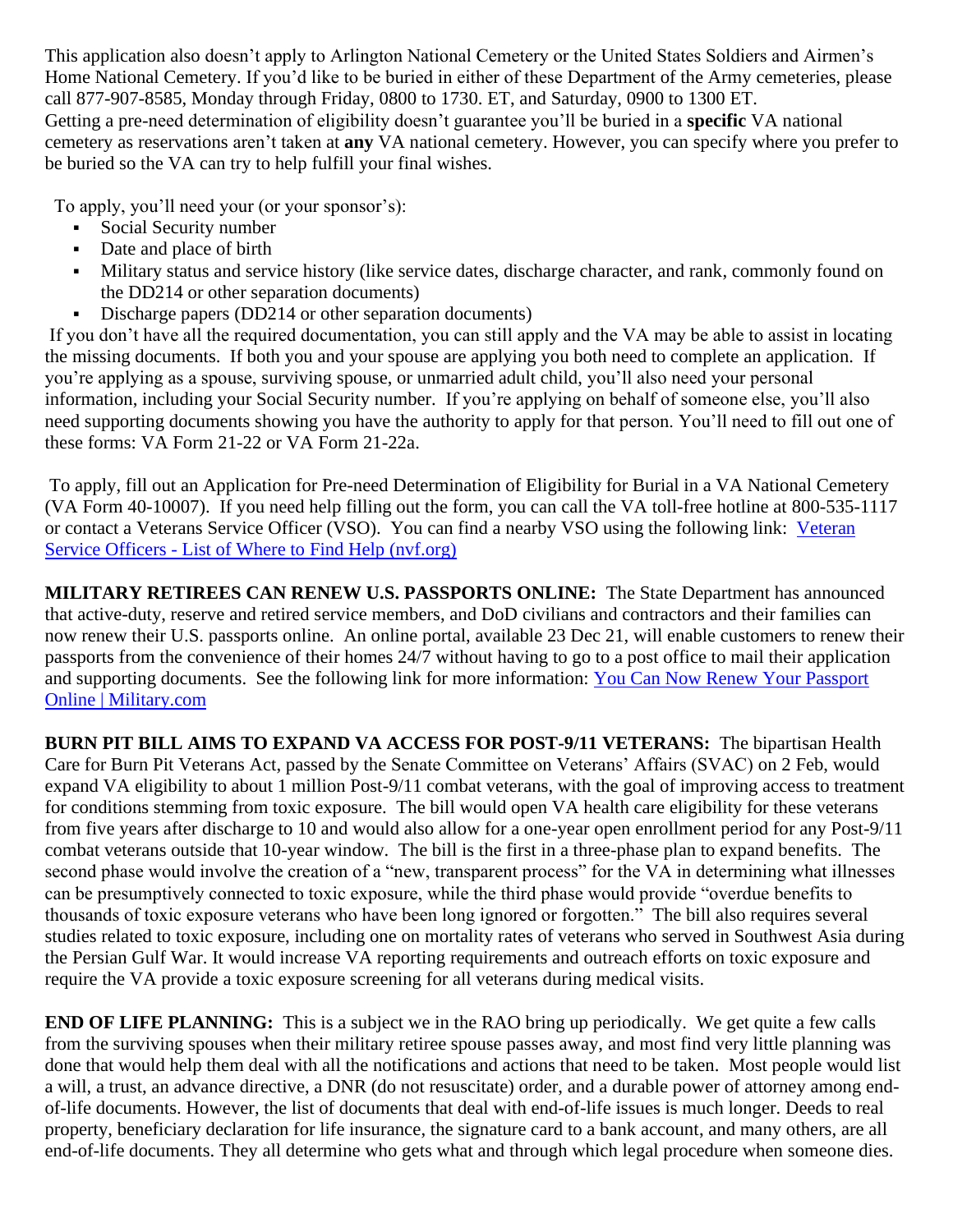Fortunately, there are many checklists to help create an end-of-life plan available through a number of trustworthy organizations like Veterans Affairs, Military.com, and the RAO. Some are more comprehensive than others, some are free, and some are not. While doing this properly requires a lot of work, we strongly recommend you do some research, pick a checklist, or create one of your own, and get to work on completing this project **before** you need it. You may need to consult various professionals - lawyer, accountant, insurance agent, financial advisor, etc. - to help build the plan. Once complete, discuss your plan with those who hold health care proxy, powers of attorney, and other authority over your person and/or property, put documents in a safe place, and make sure those who will need them when you are gone know where they are. We recommend you review, update, redraft, and re-execute documents, lists, and paperwork annually, as needed. You can locate the Buckley SFB RAO End-of-Life checklist on our website: [www.buckley.spaceforce.mil](https://www.buckley.spaceforce.mil/Units/Retiree-Activities-Office/)

**2022 U.S. ARMY RETIRED SOLDIER HANDBOOK:** Produced by Army Retirement Services, the 2022 U.S. Army Retired Soldier Handbook is available for download as a PDF document from the Army Retirement Services website at [https://soldierforlife.army.mil/Documents/static/Post/2022\\_ArmyRetSoldierHandbk.pdf](https://soldierforlife.army.mil/Documents/static/Post/2022_ArmyRetSoldierHandbk.pdf)

**ARMY GRAY AREA RETIREMENTS (GARs):** Army Human Resources Command (HRC) services Retired USAR and ARNG Soldiers processing retirement pay packets and family members with RCSBP. You can reach them at (888) 276-9472 or (502) 613-8950. You can download retirement applications at: <https://www.hrc.army.mil/asset/19367> or email your request to [usarmy.knox.hrc.mbx.tagd-ask-hrc@army.mil](mailto:usarmy.knox.hrc.mbx.tagd-ask-hrc@army.mil) The HRC-GAR website is at<https://www.hrc.army.mil/content/Gray%20Area%20Retirements%20Branch>

**COLORADO PROPERTY TAX EXEMPTIONS FOR SENIORS AND DISABLED VETS:** The Colorado Disabled Veteran Property Tax Exemption is a property tax exemption available to 100% disabled Veterans and Surviving Spouses of 100% disabled Veterans. This is an exemption of the first 50% of the first \$200,000 in actual value of their primary residence.The Colorado State Disabled Veteran Property Tax Exemption is from *January 1 - July 1 for each tax year.* the application has changed from last year and the only acceptable application is the one you find on vets.colorado.gov. The applicant will be sent a letter to the address on the form stating their office has received the application. Once the application has been processed, the applicant will receive a letter of their status update; accepted, incomplete, (denied with explanation) via the US Postal Service. If the application is approved, the application will be sent to the veteran's county assessor of further processing. To assist in this process please include the VA Rating Letter *or the Branch of service medical retirement letter.* Please send applications to 155 Van Gordon Street, Suite 201, Lakewood, CO 80228.

Emailed applications will not be accepted or reviewed due to Personal Identifiable Information (PII) concerns. Veterans who are not rated 100% but are on Individual Unemployability are not eligible for this tax exemption. For other questions, please reach out to Beth Maxwell at 303-914-5832.

There is also a property tax exemption for qualifying seniors. Requirements for eligibility are as follows:

- Applicant must be a senior who is 65 or older or a surviving spouse of a senior who previously qualified for the exemption.
- Applicants must have owned and occupied the property as their primary residence for ten or more years.
- Fifty percent of the first \$200,000 in actual property value is exempt from property taxation.

More information on both of these can be found at the following link: Senior and Veteran Property-Tax Programs | [Colorado Department of the Treasury](https://treasury.colorado.gov/senior-and-veteran-property-tax-programs)

**TRAGEDY ASSISTANCE PROGRAM FOR SURVIVORS (TAPS):** TAPS, is a 24/7 tragedy-assistance resource for anyone who has suffered the death of a military loved one, regardless of the relationship to the deceased or the circumstance of the death. The program provides comfort and care through comprehensive grief services and programs including peer-based emotional support, casework assistance, connections to communitybased care and grief and trauma resources, at no cost to surviving families and loved ones. Since 1994 TAPS has provided compassionate care to all those grieving the death of a military loved one. If you are grieving the loss of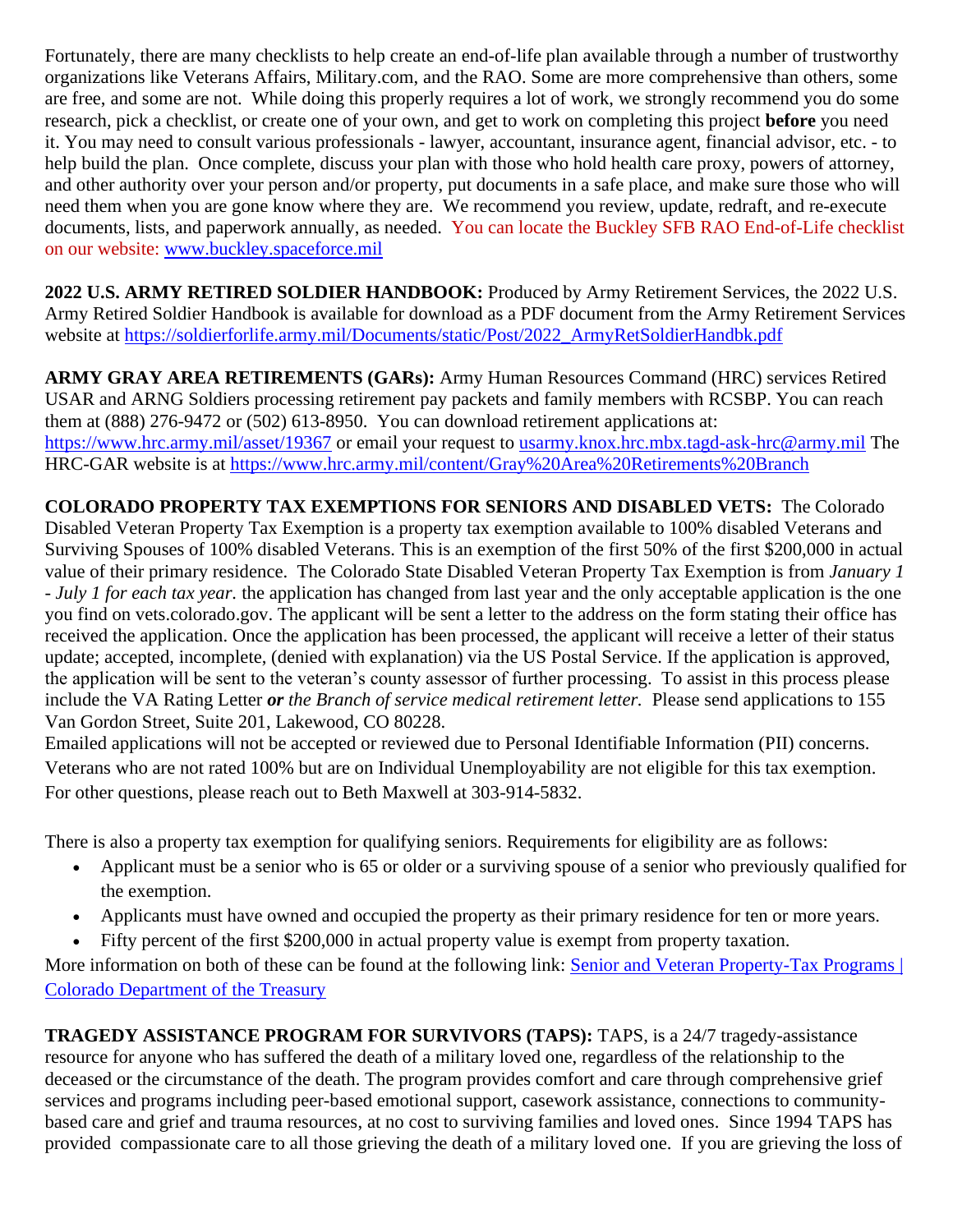a service member, or if you know someone who can use our support, the [TAPS 24/7 National Military Survivor](https://www.taps.org/join-taps/survivor-helpline/)  [Helpline](https://www.taps.org/join-taps/survivor-helpline/) is always available toll-free with loving support and resources at 800-959-TAPS (8277).

**DFAS 1099-R TAX FORMS FOR 2021 ARE AVAILABLE ONLINE:** The fastest and most secure way to obtain a copy of your 1099-R is through myPay. Retirees and annuitants can log in to myPay anytime and print a copy of their 1099-R. Instructions are at: [https://myPay.dfas.mil](https://mypay.dfas.mil/) For retirees without a myPay account, if your mailing address on file with DFAS is current, you can get a copy of your 1099-R through the DFAS telephone selfservice option. To use telephone self-service:

- Call 800-321-1080
- Select option "1" for Self-Serve
- Select option "1"
- Enter your Social Security Number when prompted

Your 1099-R should be in the mail within 7-10 business days to the address DFAS has on record. *Please note that 1099-R reissues requested through the telephone self-service option cannot be mailed prior to February 10, 2022.*

**MILCONNECT SITE:** I've heard some customers talk about using a milConnect website account for various things, but I have never used it. Some told me one thing you can do is access your Official Military Personnel File (OMPF), so I recently decided to check it out. I found I could go and select which records I wanted from four different groups (Service, Professional History, Performance and Administrative) and submit my request online. About 10-20 minutes after submitting my request I got an e-mail saying that pdf files of the records I requested were on the site and providing me with directions on how to access them. I had over 70 that I could download and save to my home computer - enlistment forms, active-duty service commitment forms, DD214, OPRs, award citations, promotion orders, etc. The e-mail indicated the records would be in my account for 10 days and then deleted from there. While some of the documents were not very clear after being scanned into the system, I was still impressed. I just wanted to see what was in my OMPF on the site but there are many other things you can do from milConnect - manage health benefits, manage SGLI, get proof of health coverage, update personal contact info, etc. You do not need a Common Access Card (CAC) to access milConnect, you can use a DS Logon ID and create a password. You can log in or create an account at [milConnect \(osd.mil\)](https://milconnect.dmdc.osd.mil/milconnect/)

 Be aware this may not work for everyone. One of the RAO volunteers tried it and got the following error message:

"Please do NOT reply to this email as this email address is not monitored.

Your request for Official Military Personnel File (OMPF) Information has been processed. However, unfortunately your record is not held in the Service digital image OMPF repository database. It is recommended that you initiate a request for your OMPF information to the National Personnel Records Center (NPRC) using this eVetRecs website at<http://www.archives.gov/veterans/military-service-records/>

Thank you for making a request for your OMPF record documents through DPRIS! This request will be closed and purged. "

**COVID FUNERAL ASSISTANCE:** Under the Coronavirus Response and Relief Supplemental Appropriations Act of 2021 and the American Rescue Plan Act of 2021, FEMA is providing financial assistance for COVID-19 related funeral expenses incurred on or after January 20, 2020. This federal program can reimburse families up to \$9,000 for funeral costs for loved ones who died of COVID-19. You can call a dedicated, toll-free phone number (844-684-6333) to complete your COVID-19 Funeral Assistance application with a FEMA representative. Multilingual services are available. For additional information regarding requirements for this assistance, and other details, see the following link: [COVID-19 Funeral Assistance | FEMA.gov](https://www.fema.gov/disaster/coronavirus/economic/funeral-assistance)

**"WIDOWS TAX" OFFSET PHASE 2 FOR 2022:** 2022 is the second year of a three-year phase out of what has been known as the "widow's tax," which required forfeiture of a dollar of Survivor Benefit Plan (SBP) for every dollar of Dependency and Indemnity Compensation (DIC) received. Remember, this is only applicable to those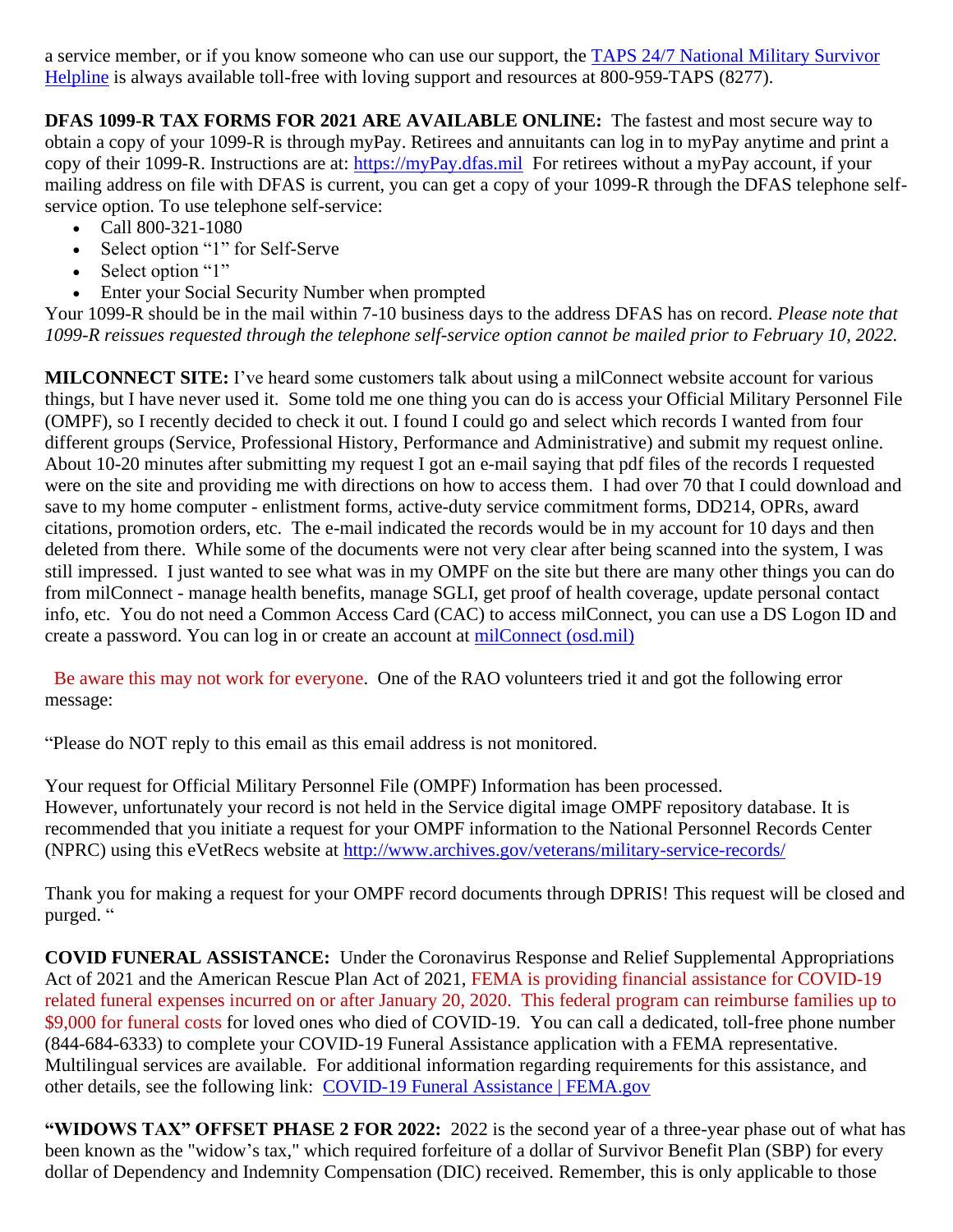surviving spouses who qualify for **both** DIC and SBP and are in receipt of the Special Survivor Indemnity Allowance (SSIA). In Phase 1 (2021), surviving spouse SBP payments were reduced, or offset, **by two-thirds** of the DIC rather than the full dollar-for-dollar reduction. For many surviving spouses, this resulted in an increase in the amount of SBP paid as the gross amount of their SBP exceeded two-thirds of the DIC. Others have had to wait to see an increase in their benefit. We are now nearing the start of Phase 2 of the elimination of the offset for which the amount offset (or deducted) from the SBP will be reduced to **one-third** of the DIC payment. To estimate your benefit, subtract one-third of your current base DIC payment from your current gross SBP benefit. The result is approximately what your SBP payment will be in the second phase, plus any COLAs, which is approximately 5.9%.

Here is an example of how this offset works: We will assume a COLA of 5.9% for 2022, which puts the projected 2022 base DIC amount at approximately \$1,437.66. One-third of that new DIC amount is \$479.22. This is the amount you will subtract from your gross SBP amount. So, if your gross SBP without offset is \$1,000, then you would subtract \$479.22 from \$1,000 to give you a 2022 SBP payment of \$520.78 (\$1,000-\$479.22). You would also receive the SSIA, which is projected to be approximately \$346.

These new changes will be effective in January 2022, which you will see reflected on the payment you should receive on Feb. 1, 2022. If you do not know your gross SBP, you can find that on your annuitant account statements, available in your myPay account. You should also have received an annuity statement in the mail in December 2021. There are no changes to the post-9/11 active-duty survivor child-only SBP option until 2023, and these changes do not impact the retiree child-only SBP option.

DFAS has put together a new Quick Reference PDF document on the SBP-DIC Offset Phased Elimination that you can find at the following link:<https://www.dfas.mil/sbpdicnews>

**NAVY RESERVE RETIREMENT TRANSITION OUTREACH EVENTS:** Navy Personnel Command's Retirement Transition Outreach (RTO) provides information to Navy Reserve members on the processes and benefits of reserve retirement. Members of the Navy Reserve Component and their spouses at all milestones toward full retirement with pay are invited to attend a FY22 RTO event. Attendance is not mandatory for Reserve members prior to approval of a retirement request. See below for an updated schedule as well as directions for how to register for an available FY22 RTO event.

Reserve Retirement Counseling Session (RRCS): preferred format for most current SELRES, VTU, and IRR. Sat.-Sun., Apr. 9-10, 2022, 0800 EST Sat.-Sun., May 14-15, 2022, 0800 EST Sat.-Sun., Sept. 10-11, 2022, 0800 PST Wed., Sept. 14, 2022, 0800 CST

Retirement Awareness Workshop (RAW): preferred for those seeking detailed retirement preparations. Tues.-Thurs., May 3-5, 2022, 0800 CST (hybrid option: virtual/in-person)

Reserve Retirement Waypoint (RRW) Events: preferred for those retiring with pay within two years. Tues., Jun. 21, 2022, 1800 CST Tues., Sept. 20, 2022, 1800 CST

Register here:

FY22 RTO Registration via FLANK SPEED Microsoft Forms:<https://forms.osi.apps.mil/r/iukurzfztP> Or, email the RTO Team to request registration for a specific FY22 RTO event: [pers-9\\_RTO@us.navy.mil](mailto:pers-9_RTO@us.navy.mil)

Registration will be limited to 150 participants per event. Top priority will be given to Navy Reserve members who will be eligible for retirement with pay in less than 24 months, and to currently serving members who will soon reach their notice of eligibility milestone (20 qualifying years). The RTO event team will provide event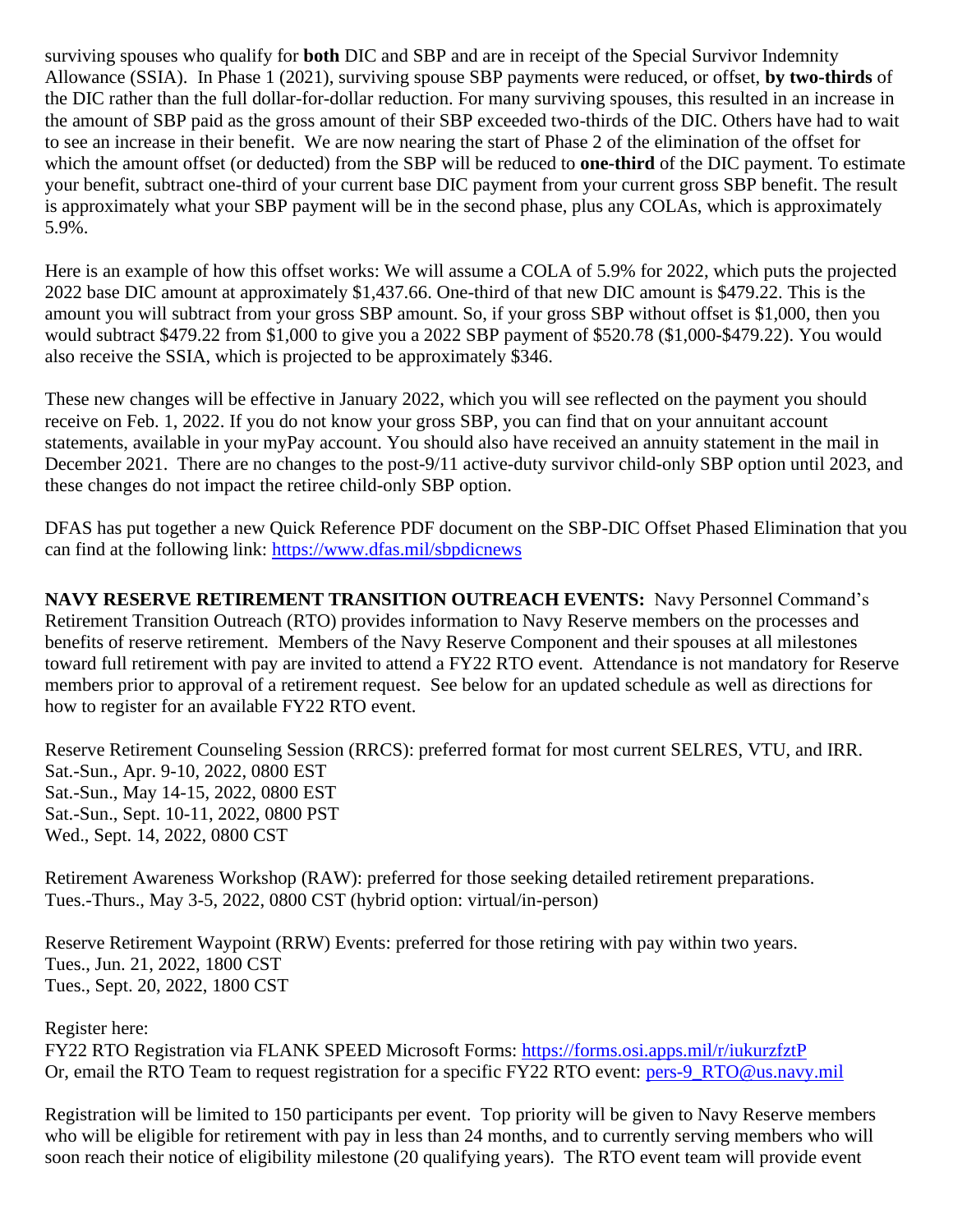joining link and instructions, plus read-ahead materials, via email to registered participants prior to the event. Please note, questions about individual records or request packages will not be addressed by the RTO team including during events.

Please visit the RTO webpage on MyNavy HR for more information about RTO events: [https://www.mynavyhr.navy.mil/Career-Management/Reserve-Personnel-Mgmt/Reserve-Retirements/Retirement-](https://www.mynavyhr.navy.mil/Career-Management/Reserve-Personnel-Mgmt/Reserve-Retirements/Retirement-Transition-Outreach/)[Transition-Outreach/](https://www.mynavyhr.navy.mil/Career-Management/Reserve-Personnel-Mgmt/Reserve-Retirements/Retirement-Transition-Outreach/)

**PHARMACY VOLUNTEERS NEEDED & LINE RECOMMENDATIONS:** The Buckley SFB Pharmacy is in dire need of volunteers, and they asked me to advertise that in our newsletter. Volunteers will need to be fully vaccinated and may need to complete some training. Anyone interested in more information can call the pharmacy at (720) 847-9355 (Option 4, then Option 3) to inquire or to get started. In addition, for those who have trouble standing while waiting for a prescription pick-up in the lobby, they highly recommend you use the drive thru. Prior to COVID, the drive-thru was strictly pick-up only but that is no longer the case. Everything you need from the pharmacy can now be accomplished using the drive thru.

**PHARMACY HOURS:** As of 1 Jan, the pharmacy implemented the following new hours: Mon-Fri 0800-1700. In addition, they will be closed on the second Wed of each month for a Training Day (13 Apr for this month). When there is delayed reporting for non-mission essential personnel the pharmacy will open 30 minutes **after** the Report No Earlier Than time. Please remember holidays, family days, etc. can impact these hours so you can always check the Buckley SFB Facebook page for the latest info on hours.

**PHARMACY - PATIENT ADVOCATE E-MAIL ADDRESS:** As you know, pharmacy patient advocates are available to hear your comments and concerns related to pharmacy operations. There are forms available in the pharmacy for you to submit comments to them, but with the pandemic you don't have access to those. The pharmacy has established an e-mail inbox for the patient advocates so you can now e-mail them directly at the pharmacy patient advocate org box: [usaf.buckley.460sw-mdg.mbx.pharmacy-patient-advocate@mail.mil](mailto:usaf.buckley.460sw-mdg.mbx.pharmacy-patient-advocate@mail.mil) .

**MY AIR FORCE BENEFITS WEBSITE:** While the site is mainly focused on active-duty folks, there is a **lot** of information on there of interest to retirees/surviving spouses as well. The site has about 180 fact sheets on various benefits and a section for "Transition and Retirement Planning." If you look under the "Benefit Library" tab (top left of the page), and click on the "Resource Locator" link, you can then click on CO (or any other state) to see a wealth of information on resources in your state (with base specific resources as well). I strongly encourage you to check out this website. [Home | An Official Air Force Benefits Website \(af.mil\)](https://www.myairforcebenefits.us.af.mil/)

**LEGAL OFFICE OPEN FOR "LIMITED SERVICES" FOR RETIREES & DEPENDENTS:** Legal is once again providing **limited** legal assistance services for military retirees and their dependents. W**ills** for retirees and dependents will **only be done on Thursdays of each week from 1300 to 1500 and you must have an appointment**. For notary services and powers of attorney, walk-ins for retirees are available on Mondays and Wednesdays from 0800-1200. Retirees have the option of conducting their legal assistance appointment by telephone or in person. Legal expects the will appointments to fill up very quickly and they will **not** have a "waitlist." Thus, legal may ask that retirees call back in 2-3 weeks to check for open appointments once they are booked for several weeks. Prior to scheduling an appointment for a will, medical directive or power of attorney, legal will **require a ticket #** or worksheet, as well as your DoD ID Number which is located in the lower right front of the old (DD Fm 2) ID card (10-digit number). You can obtain a ticket # from the AF legal assistance website at [U.S. Air Force Legal Assistance \(AFLASS\)](https://aflegalassistance.law.af.mil/lass/lass.html) when you go to the site to fill out the required information for whatever document it is you want completed. If you call legal to make an appointment, they will **not** give you an appointment unless you have the ticket number issued by the website. For any questions call base legal at 720- 847-6444.

**HOW TO CREATE A MYPAY ACCOUNT WITH DEFENSE FINANCE & ACCOUNTING SERVICE (DFAS):** If you don't have a MyPay account with DFAS I recommend you create one. With your own account you can download your Form1099 for taxes, print a copy of your Retiree Account Statement (RAS), set up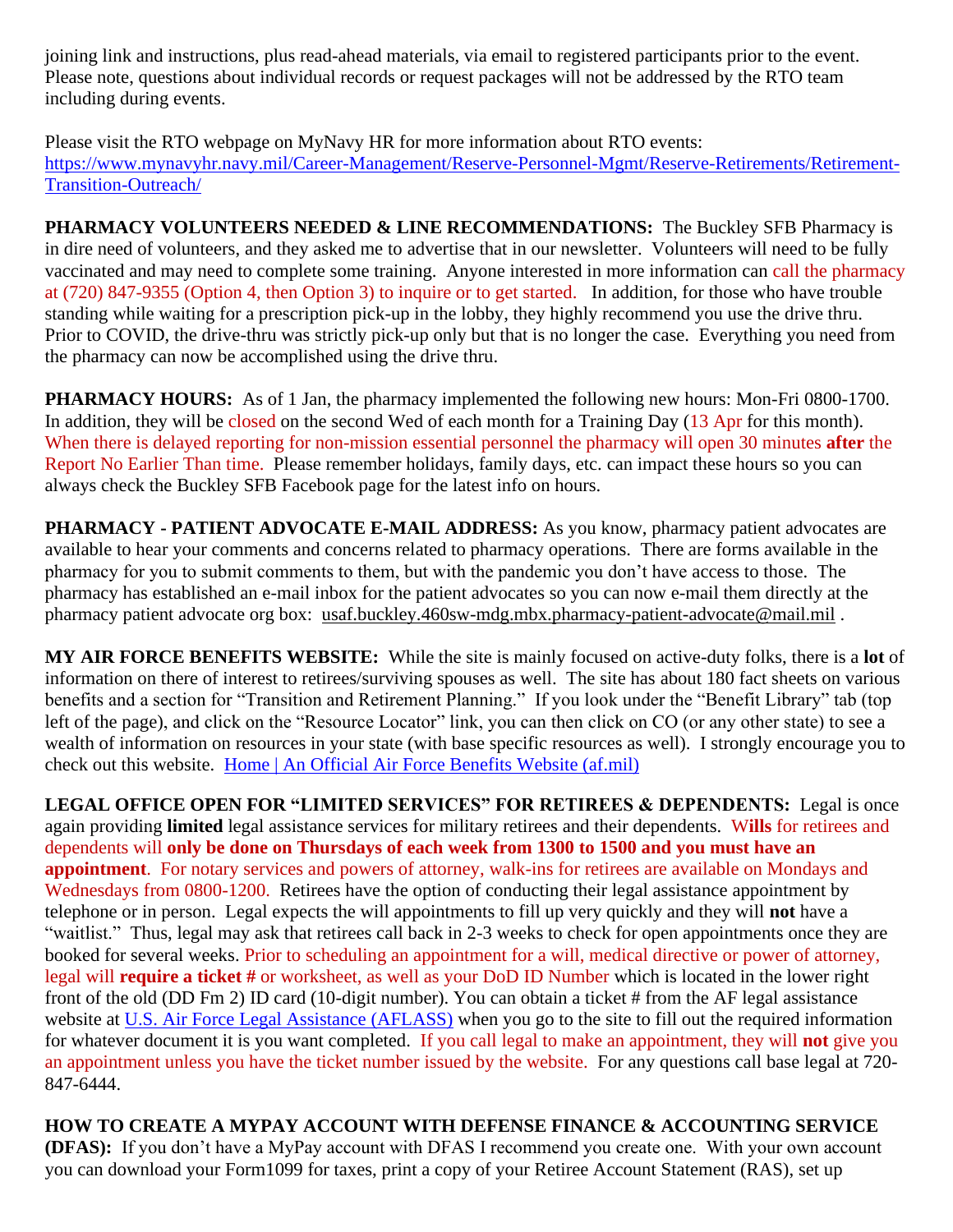beneficiaries for Arrears of Pay, update your mailing and e-mail address, adjust federal and state withholding for taxes, etc. You start by requesting an initial password on the myPay homepage [\(myPay Web Site \(dfas.mil\)\)](https://mypay.dfas.mil/#/) using the "Forgot or Need a Password" link. The password will be mailed to the address you have on file with DFAS and you will receive it in about 10 business days. Once you receive your password in the mail, you return to the myPay homepage and log in with your social security number and the password you received in the mail to create your myPay profile. DFAS has a downloadable step-by-step Get Started Guide to myPay on their website and a how-to video on the DFAS YouTube channel. For additional info on obtaining a MyAccount you can visit: <https://www.dfas.mil/retiredmilitary/manage/mypay/>

**EMPLOYMENT SERVICES FOR VETERANS:** Arapahoe/Douglas Works! (A/D Works!) Workforce Center is a member of the Colorado Department of Labor and Employment and provides a variety of no-cost services to veteran job seekers; resources and workshops for a self-directed job search, one-on-one employment counseling, customizing resumes, referrals to other state and federal agencies and training assistance. For more information you can visit their website at<http://www.adworks.org/>Just FYI, there is an A/D Works! Veterans Employment Specialist that works several days a week in Bldg 606 on base (when non-mission essential personnel are allowed back in their offices on Buckley AFB). For more info you can also contact the AD Works! Call Center at (303) 636-1160 and ask to be contacted to a Veterans Employment Team Member.

**HAVE YOU EXPERIENCED UNSATISFACTORY SERVICE FROM THE RAO?** We are staffed completely with volunteers who do their very best to help with your issues. While we always strive to provide you with the best possible support, we realize there may be times you experience what you consider to be unsatisfactory customer service when you contact the RAO. Perhaps you never received a response to a voice mail/e-mail you left, you got inaccurate information regarding a question you had or the person who helped you was unable to provide an adequate answer to your question. If you are ever dissatisfied with the support you get from the RAO please contact the RAO Director to discuss the situation. The best way to reach me is via my home e-mail - [elkfive@centurylink.net.](mailto:elkfive@centurylink.net)

**DENVER VA REGIONAL BENEFITS OFFICE HOURS & LOCATIONS:** *Do you have a question about your VA Benefits? Compensation Claim, Pension Claim, Aid and Attendance, Appeals, survivor and burial benefits, Home Loans, Employment, or Education*  The *VBA* Office in the Rocky Mountain Regional VA Medical Center is holding office hours: Office Hours: Monday - Friday, 8:30 a.m. to 4 p.m. (last appt. at 3:30 p.m.) Phone: [\(800\) 827-1000](https://www.google.com/search?source=hp&ei=1bIFXOnJLePk8APkxJfIDw&q=denver+va+regional+benefits+office+phone+number&oq=Denver+va+regional+benef&gs_l=psy-ab.1.1.0i22i30l4.1057.7073..9944...0.0..0.148.2902.2j23......0....1..gws-wiz.....0..0j0i131j0i10.2DXy9-Yewu0) Location: Rocky Mountain Regional VA Medical Center Veterans Benefits Administration (VBA) 1700 North Wheeling Street Aurora, CO 80045 Sign up to meet with a counselor in the Pharmacy waiting room.

 We also have a Veterans Affairs Office on Buckley SFB in Bldg 606 with Benefits Advisors (Mr Tyrone Groce & Ms Deloris Evans) who can normally be reached at 720-847-4838 from Mon-Fri 0800 - 1600.

**LIFE CHANGING EVENT? KEEP DFAS INFORMED:** Ensuring your retired pay comes to you accurately and on time is the primary goal at DFAS. To do this, they need your help to keep your account up to date. *Keeping your account up to date includes making sure your mailing address, banking information, allotments, tax*  withholding status, and your beneficiary choices are current. Be sure to report any change of life events as soon as they happen. These life-changing events include:

- Marriage
- Divorce
- Death of a spouse or child
- Birth or adoption of a child